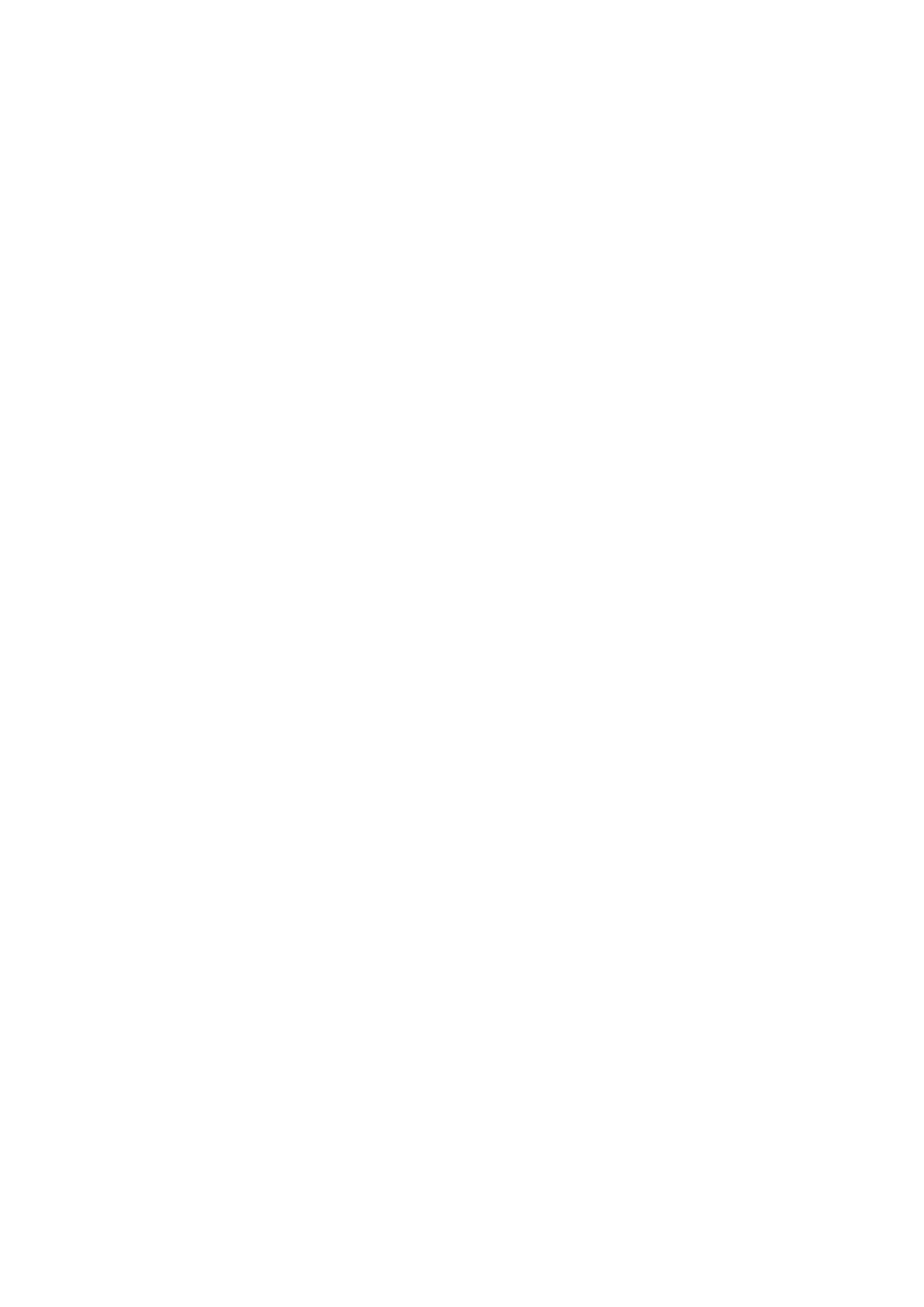# **The Open Method of Coordination**

## **A Governance Mechanism for the G20?**

Henning Meyer

Stephen Barber Chris Luenen

#### **Contact**

Thomas Fischer Executive Director, Brussels Office Bertelsmann Stiftung Phone +32 2 233 38 93 E-Mail thomas.fischer@bertelsmann-stiftung.de www.bertelsmann-stiftung.de www.bertelsmann-stiftung.de/brussels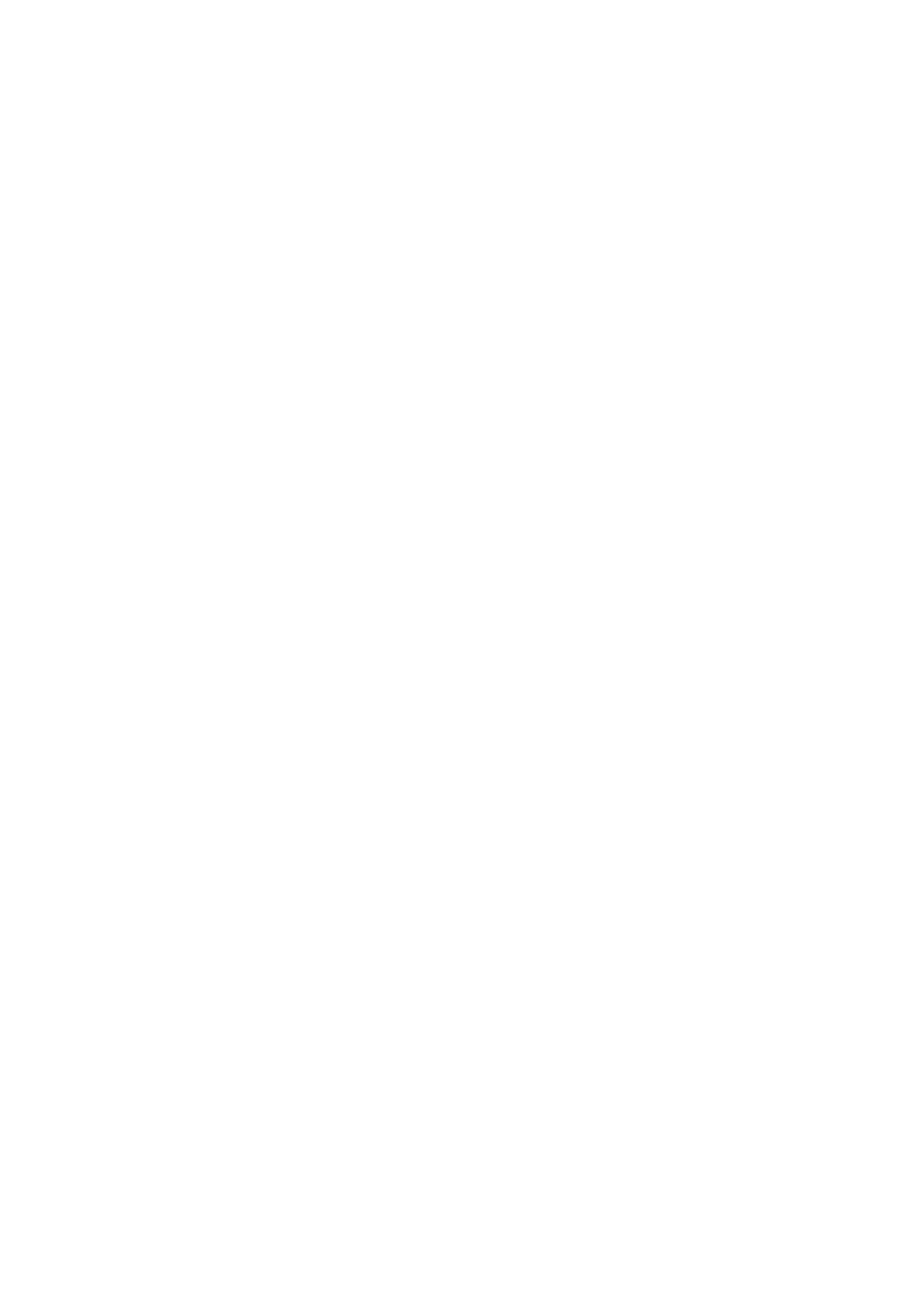### **CONTENTS**

| <b>Introduction</b>                                      | $\overline{\mathbf{7}}$ |
|----------------------------------------------------------|-------------------------|
| The G20 - Main Challenges                                | 8                       |
| 1. Transition to Permanent Global Governance Institution | 8                       |
| 2. Follow-Through Effectiveness                          | 9                       |
| 3. The Prisoner's Dilemma                                | 10                      |
| 4. Input Legitimacy                                      | 10                      |
| <b>Addressing the Challenges</b>                         | 11                      |
| The Open Method of Cooperation (OMC) - Origins           | 12                      |
| OMC, OECD, IMF and G20                                   | 13                      |
| The Reform Path towards G20 2.0                          | 15                      |
| <b>Conclusion</b>                                        | 18                      |
| <b>References</b>                                        | 20                      |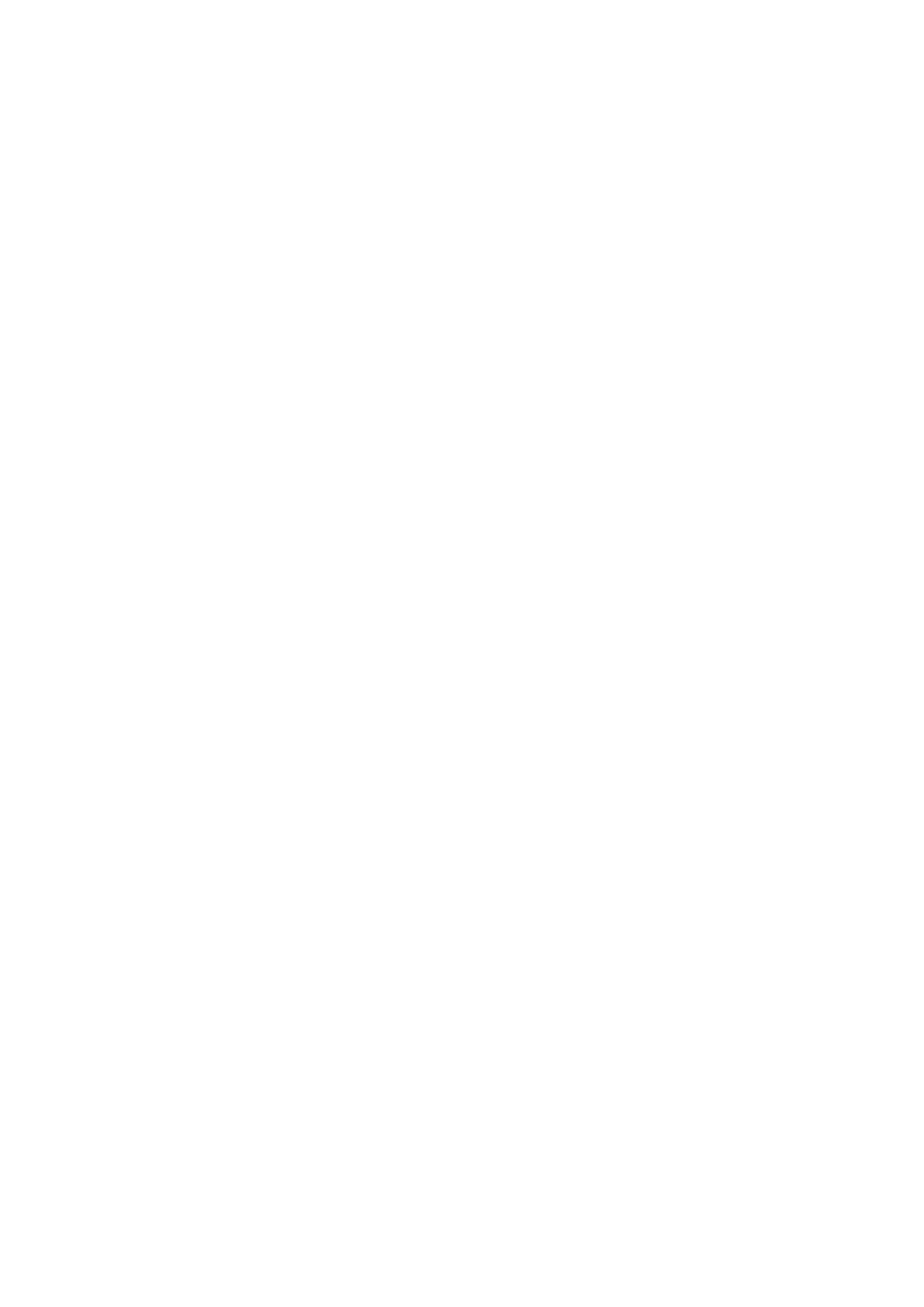#### **Introduction**

As the G20 meeting has risen in prominence as the premier global forum, attention has necessarily focused on its governance mechanisms and effectiveness. This paper considers these issues and the appropriateness of the Open Method of Coordination (OMC) as a way of improving decisionmaking.

The G20 started its life as a regular meeting of the finance ministers and central bank governors of the world's 19 richest economies plus the European Union. It was founded in the wake of the financial crises of the late 1990s, acknowledging the fact that key emerging-market economies were inadequately represented in global economic governance. The recent row over Christine Lagarde as yet another European head of the International Monetary Fund (IMF) – following the departure of her predecessor Dominique Strauss-Kahn – again showed how the Bretton-Woods institutions are increasingly lacking credibility with many emerging players. In this particular case the BRICS countries (Brazil, Russia, India, China and South Africa) even joined ranks to publicly criticize the way the IMF succession was handled [\(Harding et al., 2011\)](#page-19-0). Against the backdrop of evident shifts in economic and political importance from West to East [\(Quah, 2011\)](#page-19-1) it seems unsurprising that new governance institutions such as the G20 are likely to gain in importance in the absence of credible alternatives.

It was therefore also unsurprising that during and since the great recession of 2007/2008 the G20 became the key forum for coordinating economic policy responses designed to stabilize the global financial and economic system. It was also appreciated as an institution by the installation of regular G20 summits at head of state or government level. There has been some interesting recent research on the effectiveness of the G20 in a variety of different policy fields and its relationships to institutions such as the UN and the G8. The common conclusion of this research was that 'the G-20 must extend its mandate beyond economic crisis management if it wishes to establish itself permanently as a key global governance body' [\(Cooper and Helleiner, 2010\)](#page-19-2). And indeed there is some early evidence that issues such as food and commodity prices as well as climate change related issues might be part of the future G20 agenda [\(Euractiv.com, 2010\)](#page-19-3).

But the G20 has also revealed significant shortcomings, which need to be overcome if it is to succeed as an effective global governance institution. Consequently, the way it evolves as an institution is key for its future role as a global governance mechanism.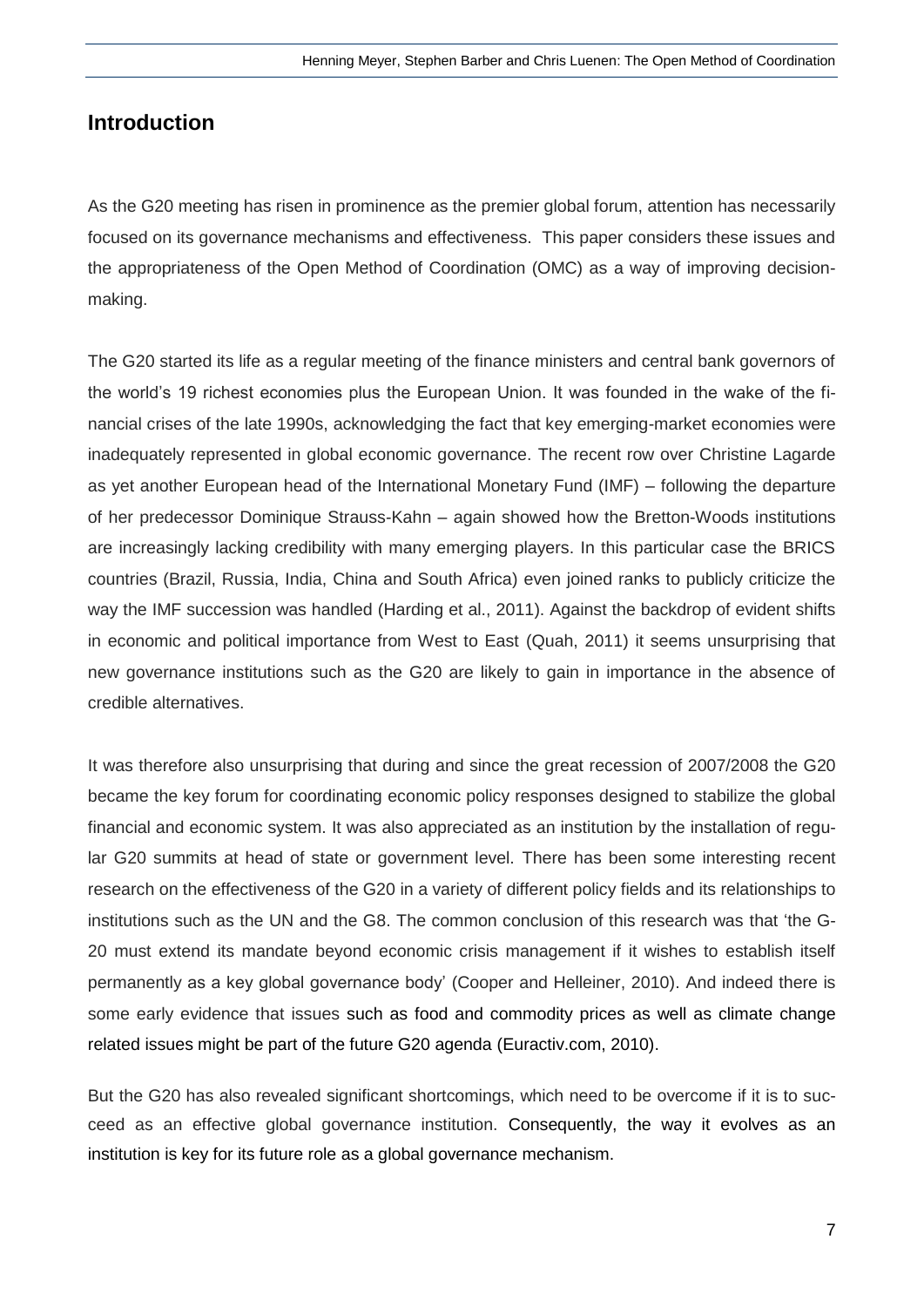This study seeks to make an intellectual contribution to the debate about G20 evolution. We would like to address three areas in particular: First, we will present an analysis of the G20's shortcomings that are currently preventing it from operating effectively. Second, against this backdrop we will scrutinise the Open Method of Coordination (OMC) experience in the European Union (EU) and extract some of its key functions and principles. And finally, we will use these principles and make some concrete proposals – in the broader context of the G20's challenges – for how the OMC experience could be used to engineer adapted policy mechanisms for the G20 that would significantly improve its effectiveness.

#### **The G20 - Main Challenges**

In considering this ambition, it is necessary to identify the primary challenges facing the G20 as a global decision-making institution. Identified are four main challenges for the G20 going forward: (1) the shift from 'single issue' emergency institution to one of permanent global governance; (2) follow-through effectiveness; (3) overcoming the' prisoner's dilemma; (4) the problem of 'input legitimacy'.

#### *1. Transition to Permanent Global Governance Institution*

The contrast between recent G20 meetings and those at the nadir of the global economic crisis is stark. The cooperation, inclusiveness and single mindedness of the 2009 London G20 was characterized by an exertion of charismatic political power disassociated with politico-economic might. As a result, it can be said to have been broadly inclusive; an observation, which is all the more notable given the array of countries given a voice at the top table heretofore excluded from the narrow G7/8 framework. Convened as a direct response to the global 'emergency' which had unfolded in the preceding months, the meeting very quickly agreed to intervene in a coordinated fashion to stabilize the global banking system and to pump billions of dollars, yen, renminbi, euros, pounds and the rest, by way of fiscal stimulus, into the international economy [\(Cooper and Helleiner,](#page-19-2)  [2010\)](#page-19-2).

This period saw the G20 emerge as a single issue emergency institution (also often referred to as G20 1.0). Accordingly, it can be said to have enjoyed a clear strategic mission to which participants were broadly committed, consequently empowering individual country delegates to act foremost in the collective interest. In terms of achieving its strategic mission, results can be judged a rapid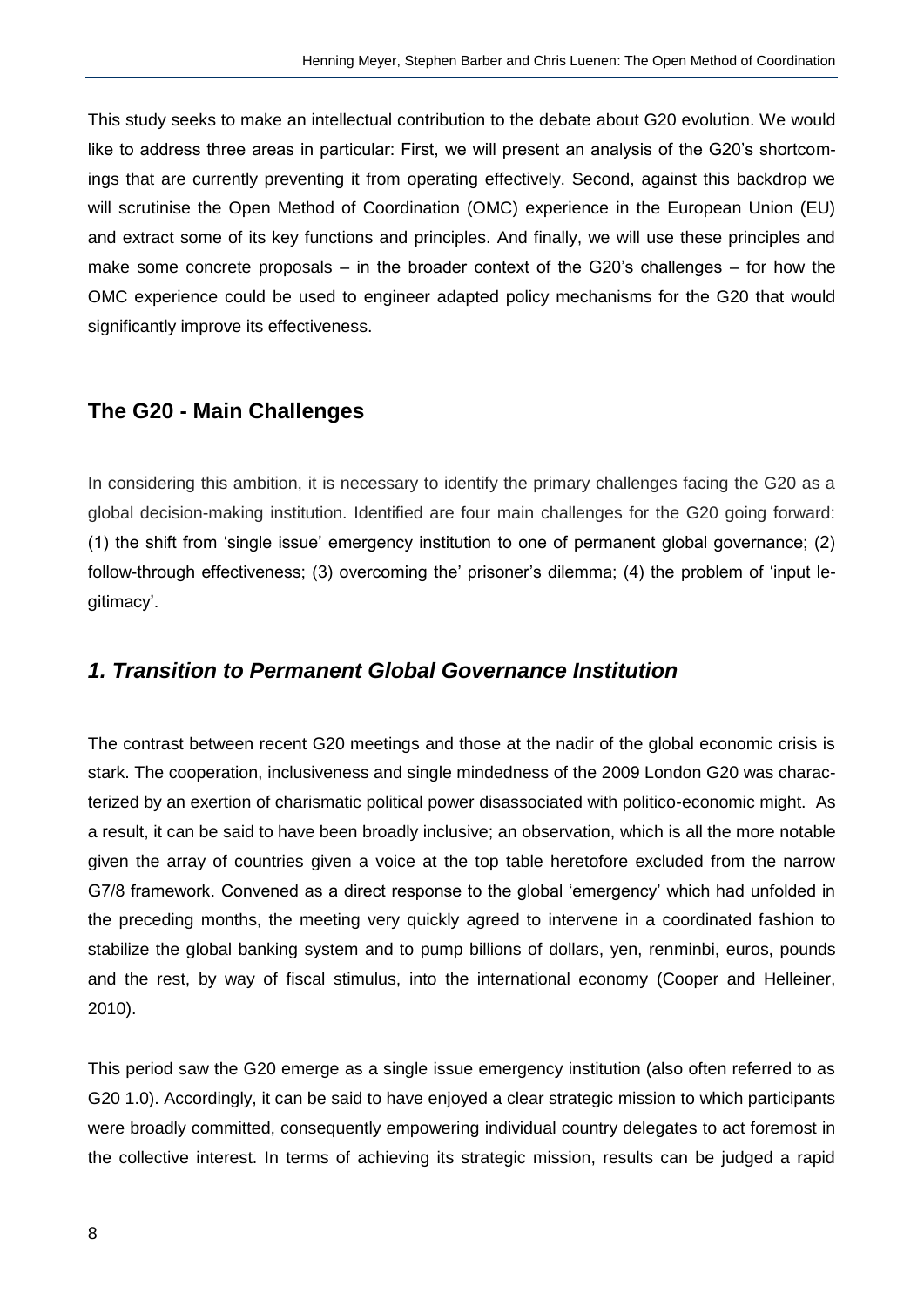success, leading to enthusiasm about what could be achieved in the future. But ultimately the experience was also one of structural dysfunctionality.

This early momentum and perceived success led to the institution stating its mandate to be 'the premier forum for international economic co-operation' [\(G-20, 2011a\)](#page-19-4). By Paris 2011, however, the G20 Finance Ministers struggled to agree even on the blandest of communiqués [\(G-20, 2011b\)](#page-19-5). Both the rapidity of early success and the new kind of global problems share responsibility for this turnaround. Stabilization of the global economy diluted the G20's 'emergency' mission and allowed individual countries to revert to pursuit of narrow domestic interests. Meanwhile, the cost of intervention for domestic treasuries and the reassertion of global markets helped transform the crisis from one of global proportions to one of disparate regional crises.

The short history of the modern G20 suggests that the more recent experience is a truer reflection of the norm. While the forum has moved beyond the G20 1.0 emergency institution, there is progress to be made before it can be seen as one of permanent global governance (G20 2.0). The challenge it faces in moving clear of this state of limbo is not simply that of being able to agree on substantive communiqués but also develop the capability to follow through on agreements.

#### *2. Follow-Through Effectiveness*

The follow-through argument leads to the closely connected second major challenge of the G20. There is the justified criticism that the G20 lacks effectiveness, as it is unclear how the agreements of a G20 meeting, usually published in the communiqué, are implemented on a national or regional level and how this policy implementation is monitored and evaluated. The G20 itself does not currently have the means or cohesive authority to do this. Its meetings are organized by a troika of host nations without the help of a permanent structure. The troika system is meant to provide some degree of consistency but has not been able to prevent punitive criticism about the effectiveness of the G20 framework. It was therefore predictable that the enthusiasm for the G20 became more muted after its initial successes as a crisis mechanism [\(Cooper and Helleiner, 2011\)](#page-19-6).

So the key question about the effectiveness of the G20 is: In what way can the institution evolve and create mechanisms to monitor and evaluate the implementation of what amounts to agreements in principle on the global level?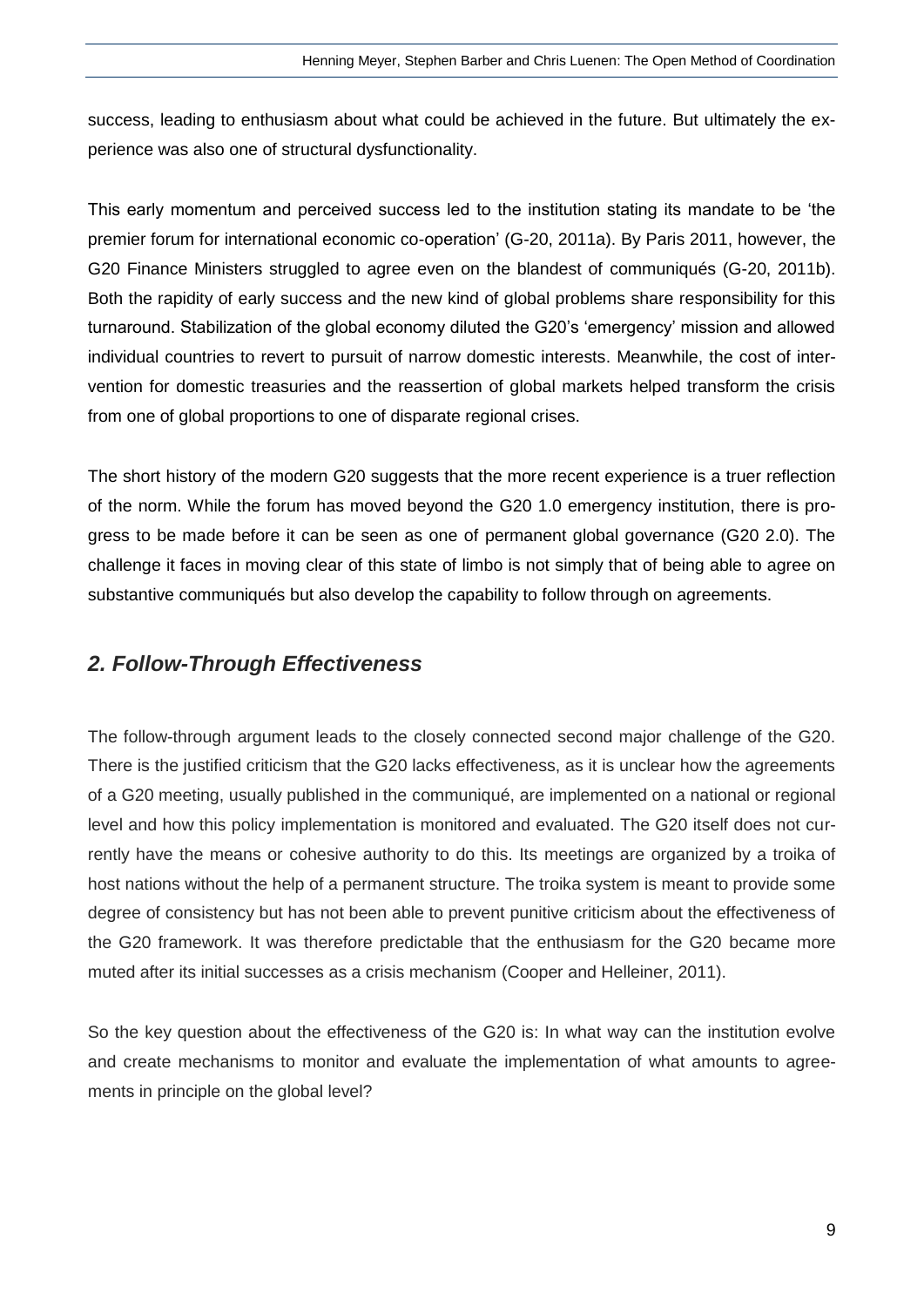This problem of effectiveness is not limited to the G20 but was also evident in the G8 framework. Many people will remember the high profile 'Make Poverty History' campaign that lobbied the G8 six years ago to redesign aid policies and write off Third World debt. Five years later the NGO Oxfam criticized that France, Germany, Italy and Japan all failed to live up to their promises [\(Godfrey,](#page-19-7)  [2010\)](#page-19-7). In this particular example there was at least NGO monitoring of progress but in many cases NGOs will be unable to fulfill this function and at any rate 'rank' below the G20 in global authority. So an effective follow-up process to implement communiqué agreements within the G20 framework is a crucial area for reform.

#### *3. The Prisoner's Dilemma*

The great challenge in longer-term strategic stability of the G20 centres on the more intangible nature of participant behaviour. The meetings which can be judged a success were characterized by higher ambition and shared goals than by the sort of self-interested negotiation and indeed bargaining that is more often associated with international summit making.

The prisoner's dilemma [\(Lane, 2006\)](#page-19-8) is a very real challenge to G20 success. World leaders, especially those with democratic mandates, are frequently dis-incentivised from supporting goals judged as being of collective benefit since they must face both ways: outwards across the globe yes, but crucially inwards, satisfying domestic public opinion and national interests. Indeed, one might observe limited incentives to make the sort of sacrifices often required in this high stake diplomacy. There is no better example of this than environmental talks, which have tended to descend into a process whereby delegates attempt to 'win' the best deal they are able to for their own countries to the exclusion of the mutual interest of reducing carbon emissions. Any framework needs to be mindful of this need for players to be able to act in the global not simply the national interest. The test will be whether the G20 is able to tackle effectively the great issues facing the world today, above all issues associated with the global economy and the environment.

#### *4. Input Legitimacy*

The emergence of the G20 as the appropriate forum for world leaders to coordinate action aimed at tackling the economic crisis was judged not only in terms of necessity since the newer players of the China-led East remain unrepresented on the narrow, largely North Atlantic, G7 but also as a meeting which commanded greater legitimacy and global reach. Indeed, such reliance was placed on China and India in particular during the emergency stage process that questions arose about the legitimacy of existing institutions of economic global governance: the Washington based IMF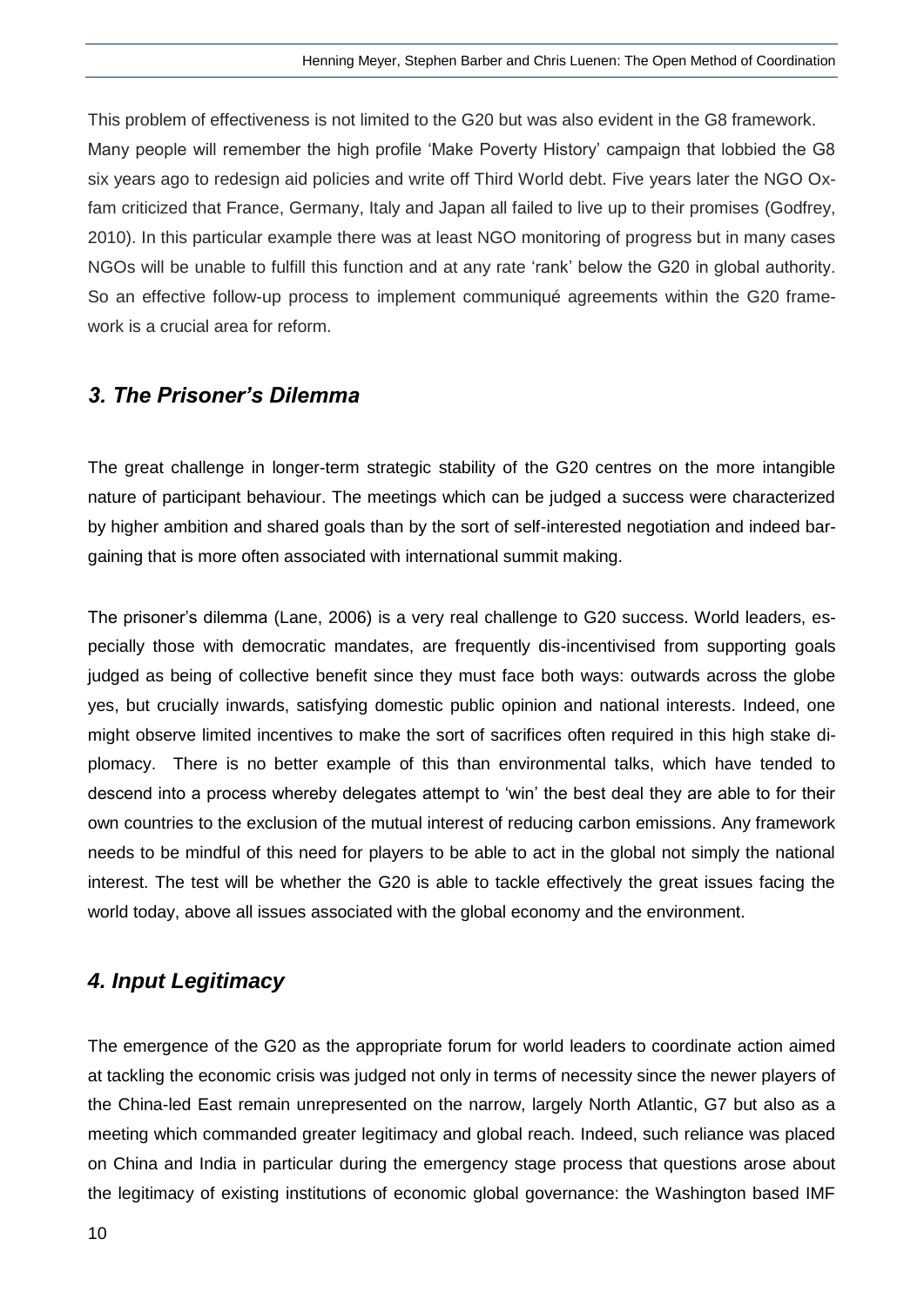and World Bank where emerging economy interests remain dramatically under-represented in terms of voting rights in favour of European nations and the United States [\(Menkhoff and Meyer,](#page-19-9)  [2010\)](#page-19-9). The G20 can be said to represent something in the region of two thirds of the world population more equally.

While the G20 is broader in terms of representation than the G7 (or G8 which includes Russia) and can be said to more legitimately represent both hemispheres, it is by no means perfect. The membership of twenty is a largely arbitrary number and since the European Union is one of these, member states who also attend the G20 (France, Germany, Italy and the UK) are effectively represented twice. Spain and the Netherlands, both in the EU, sit outside the G20 but have attended meetings. Furthermore, the G20 has been self-selecting and includes countries of systemic significance rather than simply as measured in terms of wealth. Indeed, Spain and the Netherlands rank ninth and sixteenth respectively in GDP terms according to 2009 World Bank figures [\(World Bank,](#page-20-0)  [2011\)](#page-20-0). Elsewhere, an outsider to both the G20 and EU and vocal critic has been Norway, which believes it has no effective voice in discussions of potentially momentous decision-making.

While the G20 can be said to represent two thirds of the world's people, 170 countries do not have a place at the table and beyond South Africa that includes every African country. Proposals for a G20 plus 5 with rotating additional membership perhaps only assuage the chagrin of those countries attaining representation rather than seriously challenge the question of input legitimacy [\(Wade](#page-20-1)  [and Vestergaard, 2011b,](#page-20-1) [Wade and Vestergaard, 2011a\)](#page-20-2).

A further connected challenge is to design a framework that allows the G20 to evolve and reform. Lessons can be learned here from the static nature of the Bretton Woods institutions and the United Nations, which still reflect the post Second World War world rather than the power balances in the aftermath of global economic crisis in the twenty first century. Care must be taken not to freeze-frame today's power balances for evermore.

#### **Addressing the Challenges**

There is a distinction between the first and the last two challenges. The prisoner's dilemma and arguably also the issue of input legitimacy will always exist. If there were a G30, country number 31 would be likely to complain. And the alternatives put forward by the main critics – a fundamental reform of the Bretton Woods institutions [\(Vestergaard, 2011\)](#page-20-3) – seem equally difficult. Not only is there the historical baggage the Bretton Woods institutions carry, but there are also severe questions about how a body including around 190 countries could take effective decisions if it were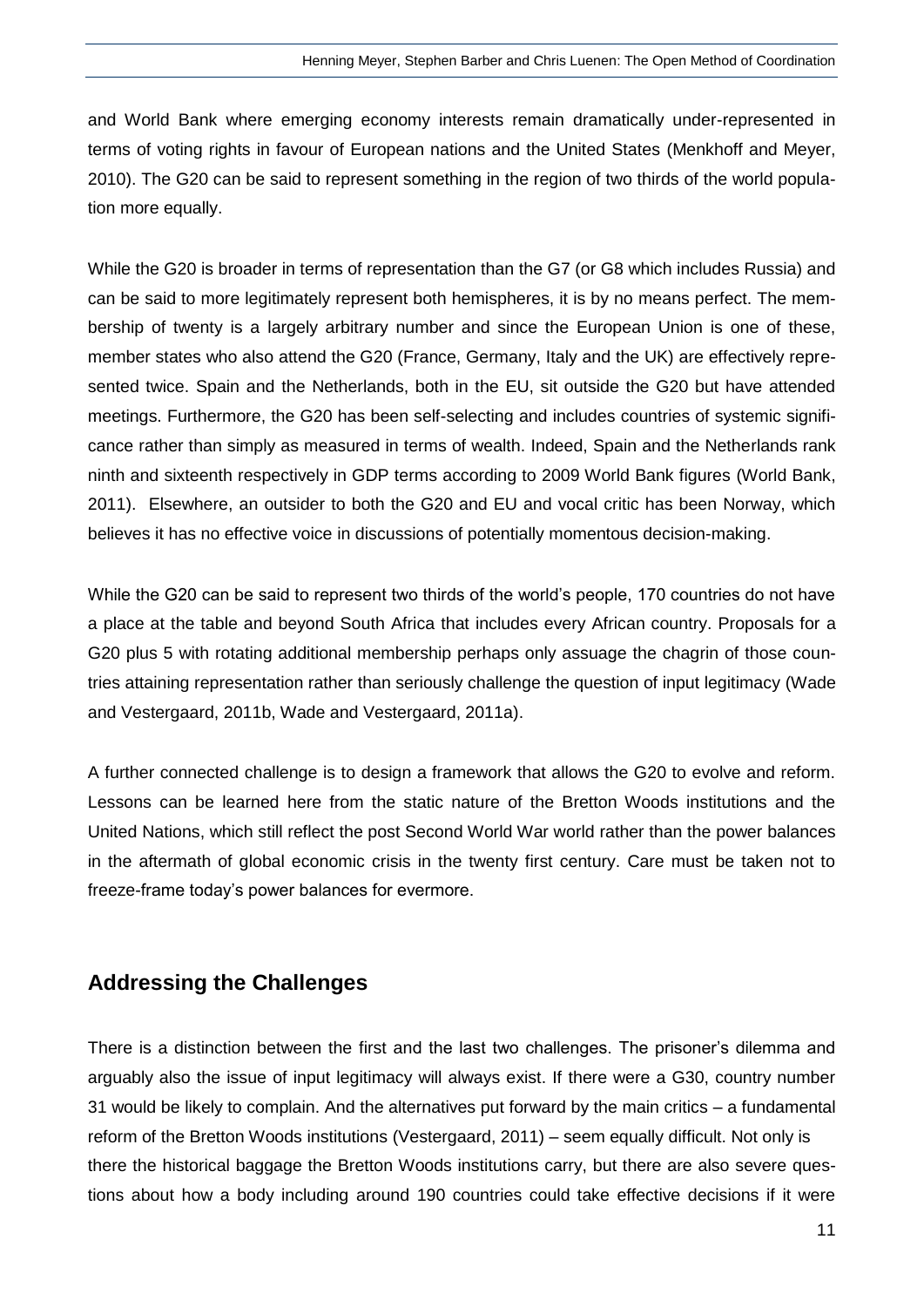consensus-based as is the G20. If there are so many veto players [\(Tsebelis, 2002\)](#page-20-4) it is virtually impossible to agree on meaningful policies. This is not to say that the input legitimacy criticism is itself illegitimate. But the issue here is a practical one.

The authors believe that in order to address the first two challenges – to make a successful transition to the G20 2.0 and increase the institution's effectiveness - there are practical steps that canbe taken. Those steps, however, require fundamental reforms. And when attempting to evaluate these reforms, the European Union and its history as a laboratory for governance mechanisms is a valuable comparison. Of course, there will not be supranationalization on the global level any time soon. But the European Union has also more than a decade worth of experience with the most advanced governance mechanism that sits in-between supranationalization and loose cooperation (what the G20 currently has). And this is the OMC.

#### **The Open Method of Cooperation (OMC) Origins**

OMC is an intergovernmental form of governance drawing on soft power and best practice. The OMC was introduced in the European Union in 2000 as part of the Lisbon Agenda, which was meant to turn the Union into the most competitive area in the world. In order to achieve this aim, it was judged that the EU needs better and more structured ways to cooperate in policy fields not covered by the 'community method', under which policy competencies are supranationalized. For this reason, the OMC developed further the experiences of the 1990s with the Broad Economic Policy Guidelines (BEPGs) and the European Employment Strategy (EES) and created a new set of processes [\(Zeitlin, 2009\)](#page-20-5). It is important to note that the OMC is not a rigid procedure that is duplicated across a diverse set of policy areas. It is because it is applied to a diverse set of policy areas that the OMC is a rather flexible approach based on four procedural principles. Zeitlin describes these principles as follows:

- 1. Fixing guidelines for the Union combined with specific timetables for achieving the goals which they set in the short, medium and long term
- 2. Establishing, where appropriate, quantitative and qualitative indicators and benchmarks against the best in the world and tailored to the needs of different Member States and sectors as a means of comparing best practises
- 3. Translating these European guidelines into national and regional policies by setting specific targets and adopting measures, taking into account national and regional differences
- 4. Periodic monitoring, evaluation and peer review organized as mutual learning processes [\(Zeitlin, 2009\)](#page-20-5)

In the application of the OMC, the second point deserves special attention. In practise the European Commission pursues policy convergence via the OMC rather than – as stated above – the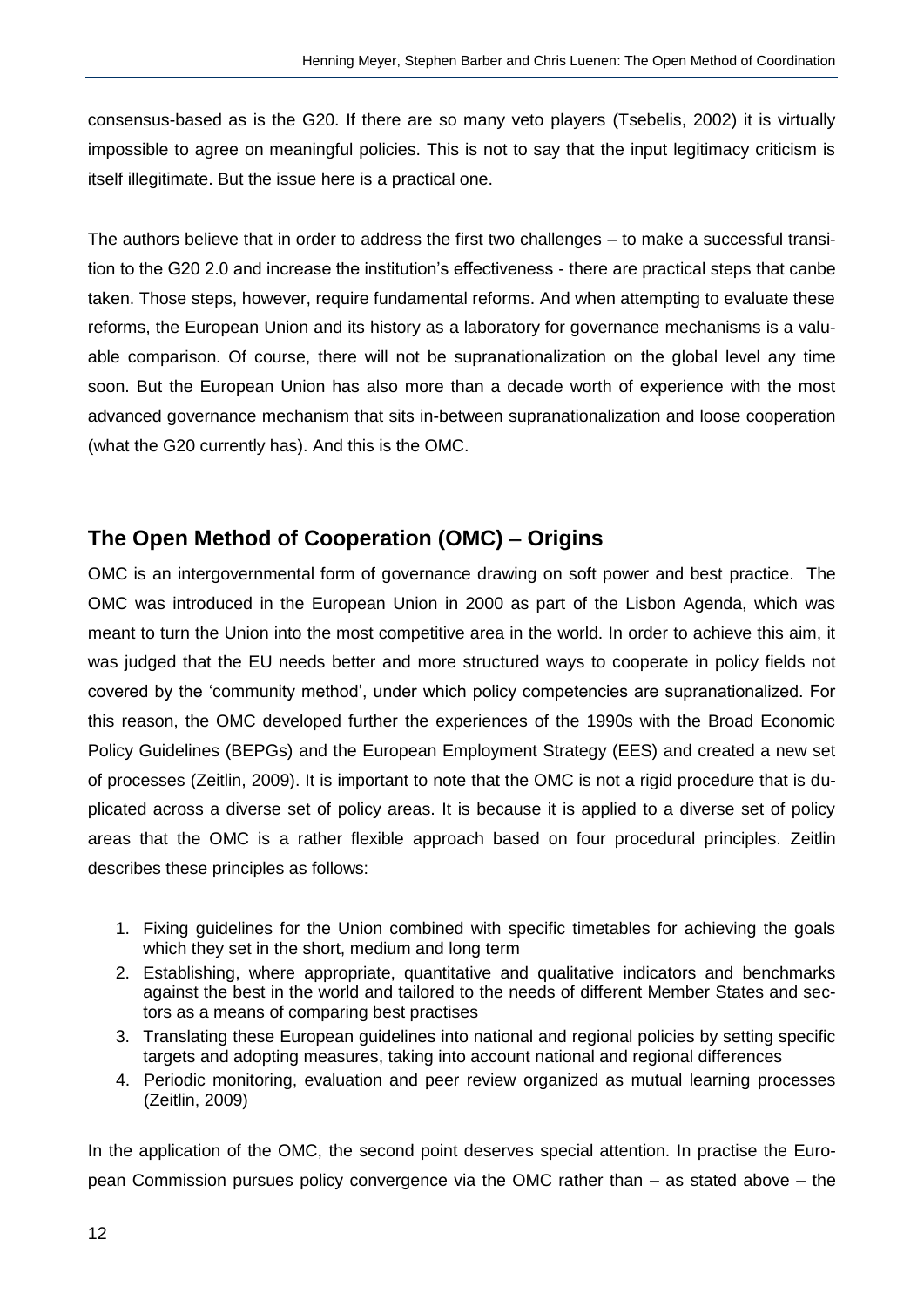mere comparison of best practise [\(Hodson, 2004\)](#page-19-10) and therefore assisted national policy-learning. Apart from the self-defeating logic of this process – if policies converge there is less and less to compare and hence there would be a stifling of policy innovation and everybody would tend to adopt a rather similar and rigid policy framework [\(Kerber and Eckardt, 2007\)](#page-19-11) – there is also the question whether the European Commission actually has the authority to pursue policy convergence in the areas covered by the OMC.

It is this implicit aim of policy convergence and the comparison against the community method that leads to slightly distorted judgement of the OMC. Of course, if convergence across the Union is the main aim the OMC must look ineffective. First, in the supranationalized policy fields the Union has the authority to legislate directly for all members so there is a straightforward process. Second, when evaluating the effectiveness of the OMC it cannot only be difficult to justify the pursuit of policy convergence but even more to prove that policy convergence when it happens is a result of OMC processes. The empirical study of OMC effectiveness is exceedingly challenging and suffers from a variety of methodological problems, above all how to isolate the OMC as a single factor. Academic opinion is split as to whether the OMC is a useful tool for policy convergence [\(Zeitlin,](#page-20-5)  [2009\)](#page-20-5).

#### **OMC, OECD, IMF and G20**

In the academic discussion, the OMC has also been compared to procedures within the OECD and the IMF, from which it has also drawn inspiration. OECD economic surveys monitor whether member states follow the code of conduct for healthy economic policies as described by the OECD convention. OECD economic surveys are regular monitoring and evaluation procedures for each country and are based on peer-pressure [\(Schaefer, 2006\)](#page-20-6). In the case of the IMF, consultations under Article IV spring to mind. And the Fund has considerable scope to impose its policy prescription to debtor countries as loans always come with attached policy conditionality that is based on the Fund's financial programming approach [\(Buira, 1983\)](#page-19-12). The fact that policies based on this rather rigid method tend to produce one-size-fits-all policy prescriptions has been a frequent criticism of the IMF [\(Stiglitz, 2002\)](#page-20-7).

When simply comparing organizational procedures, there might be a degree of similarity. But what is largely missing from these comparisons is a reflection on the nature of the institution in which these processes take place. The OECD describes itself as a policy forum 'in which governments can work together to share experiences and seek solutions to common problems. We work with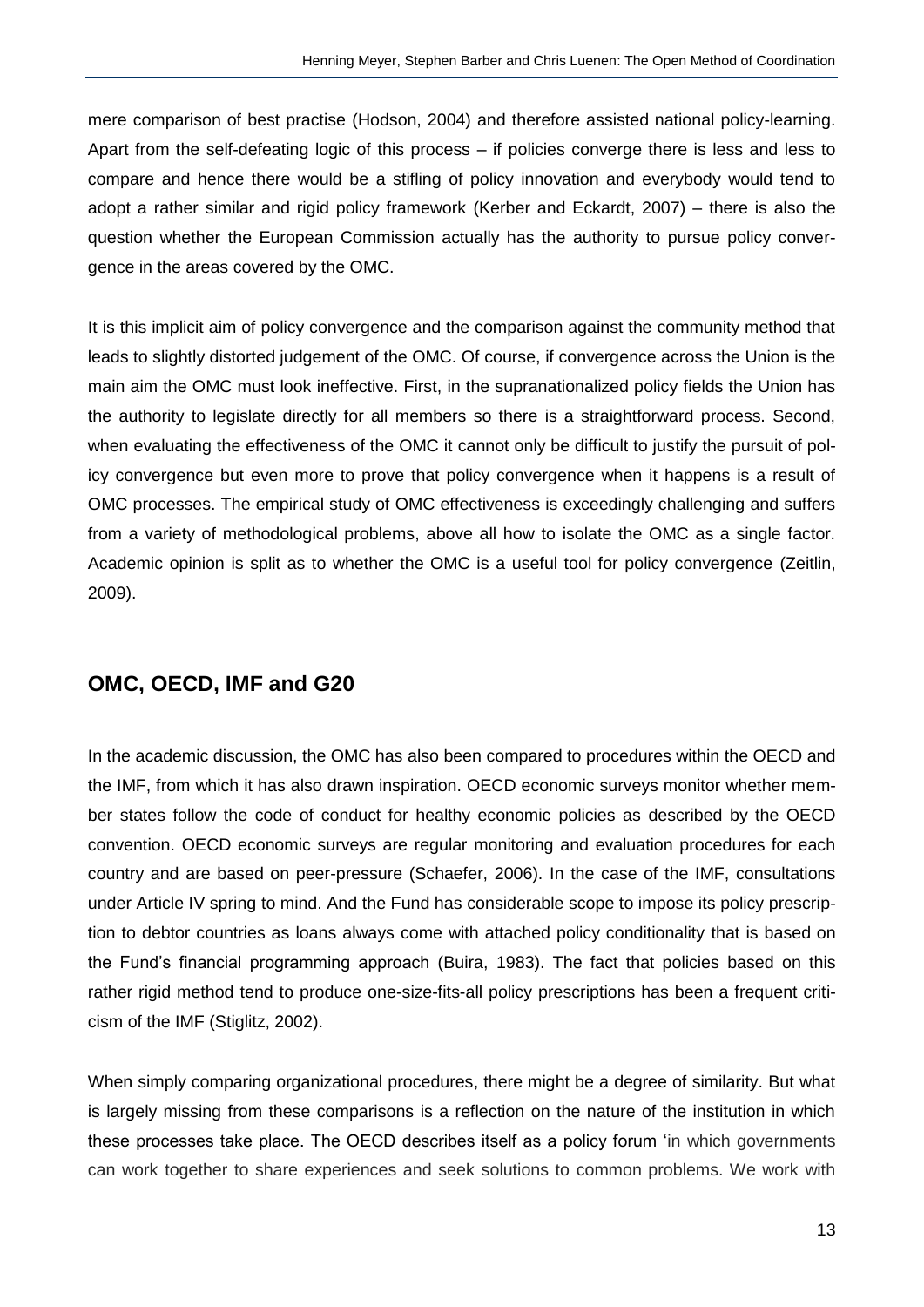governments to understand what drives economic, social and environmental change' [\(OECD,](#page-19-13)  [2011\)](#page-19-13). But the OECD does not bring together heads of government or state on a regular basis to take major decisions on current policy issues. The OECD is much more a traditional policy forum that analyzes, evaluates and tries to influence and assist national decision-making by peer-review. It is by far not as high-level as the G20 and also suffers from a membership that is not representative of current global structures.

The comparison to the IMF is even less insightful for the purpose of this study. Apart from the difficulty to reform the IMF into a consensus-based decision-making body, it is generally not designed for this kind of policy-making. The Fund indeed has some advisory function that is also based on monitoring and peer-pressure, but the institution is mainly associated with providing member countries with concessional and non-concessional credit lines and technical assistance to overcome severe economic problems [\(Schaefer, 2006\)](#page-20-6). This help usually comes with policy conditionality to which the affected country has to agree or face the cessation of financial help. The IMF does not bring global political leaders together either. It is run by a managing director who heads an executive board that is ultimately accountable to the institution's highest decision-making body: the Board of Governors, which meets annually and consists of representatives of the IMF's 187 member countries. One can compare procedures across different international bodies but one has to bear in mind the nature and purpose of these institutions when doing so.

Against this backdrop, can the OMC be categorized as a governance mechanism *sui generis*? The answer is: yes and no, depending on the elements one considers and how pure an understanding of *sui generis* is applied. As argued above the setting of the OMC in the EU framework is unique as an intergovernmental form of governance in a supranational institution. The procedural elements of the OMC on the other hand resemble more of an evolution of pre-existing EU practices that were further inspired by procedures applied in other international organizations. From this follows that there are two important aspects that need to be analytically captured: the institutional context and the procedural mechanisms.

So what does all of this mean for the G20? The G20 as a governance institution is more similar to the intergovernmental elements of the EU than either the OECD or the IMF as it seeks to direct global policy at the highest level and takes decisions to which all member governments agree in principle. The problem for the G20 is to translate these agreements into practical steps to be taken by member governments and to evaluate these steps. Therefore one of the main focal points of OMC criticism and discussion – whether it brings about policy convergence or not – is irrelevant for the G20 context. At the G20 level countries would not agree to any mechanism that would bring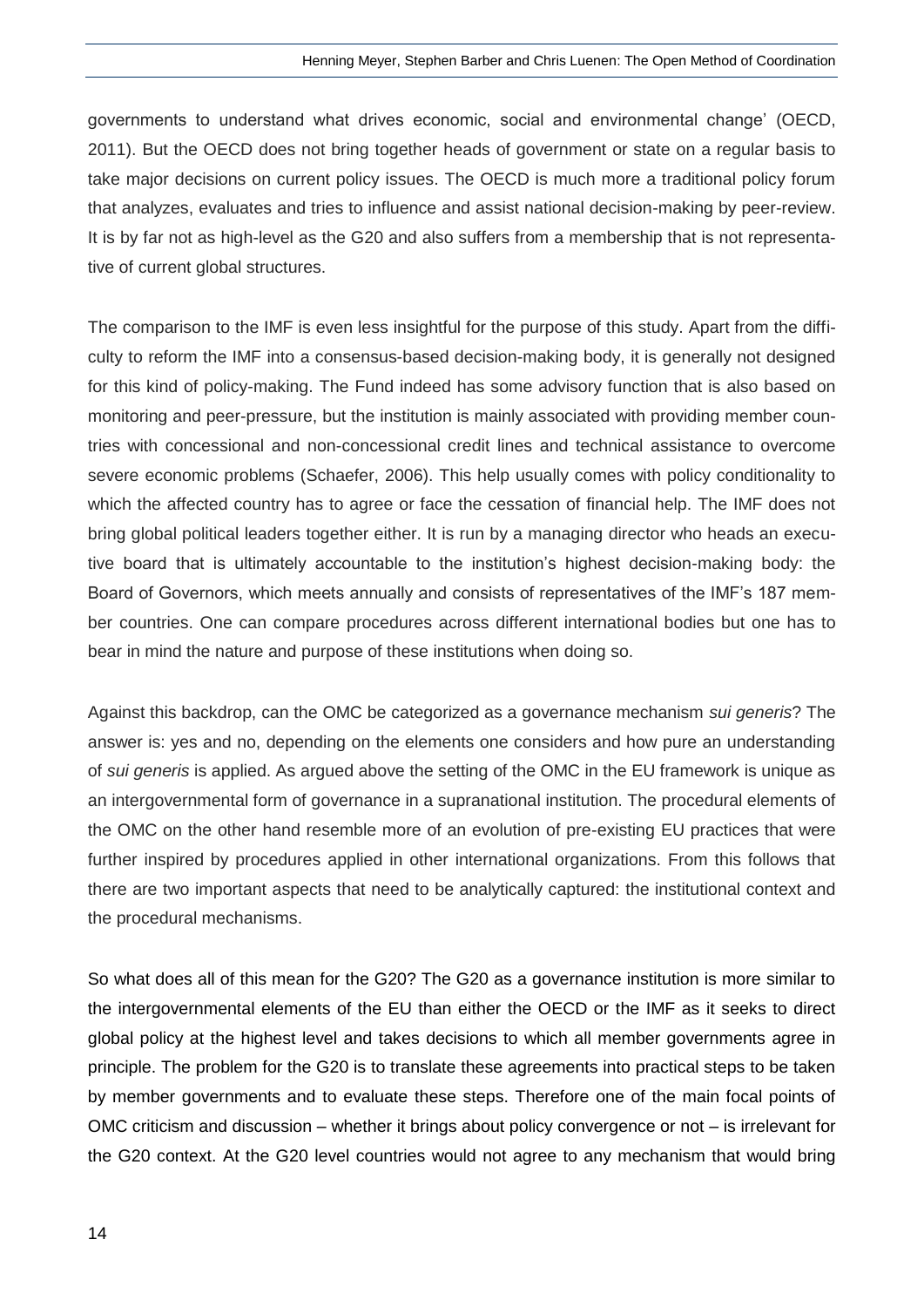about policy convergence. Mutual policy-learning and the spread of best practise could be a goal, but only a secondary one. The point here is that OMC is used not so much as a journey but rather as a mechanism for expansion and contraction as is necessary.

#### **The Reform Path towards G20 2.0**

When talking about a reform path for the G20 it is important to first of all bear some general lessons in mind. Above all, the G20 should learn from the post-World War Two institutions that are now coming more and more under pressure and develop a mechanism with which the constitution of the institution itself can be adjusted to changing realities. Institutional gridlock that prevents necessary adjustments must be avoided. As G20 decisions are consensus-based, the problem of input legitimacy is an important aspect in this context. Could the composition of the G20 change? And how is the insider-outsider problem addressed? There are some interesting developments currently being discussed.

First of all, as Andrew Cooper stated, the outsider countries do normally not revert to questioning the general G20 approach but seek inclusion:

Significantly, however, this does not mean that non-members have adopted a strictly oppositional stance towards the G20. Rather than outright rejection, the preference has been a search for inclusion. The G20 is viewed as having some positive features but remains in need of further adjustment in order to maximise its benefits to a greater range of countries [\(Cooper, 2011\)](#page-19-14).

Since the South Korea G20 last year there have been interesting developments. Above all the concept of G20+5 – where 5 strategically important non-G20 countries are invited to attend the meetings – has been a fairly well received step to develop a more inclusive approach. As Cooper suggested, this approach could be extended to include regions rather than countries. By adding a network approach, wider participation in the G20 process could be secured by having regional groupings represented in some form [\(Cooper, 2011\)](#page-19-14). Given that the EU, as a regional grouping, is a full member there is certainly scope to look more detailed into the possibility of involving regional networks and by doing so address issues related to input legitimacy and geographical imbalances.

Second, the G20 needs a stronger institutional setup. The idea to introduce a permanent G20 secretariat, that was first proposed by the South Korean G20 presidency last year, was initially also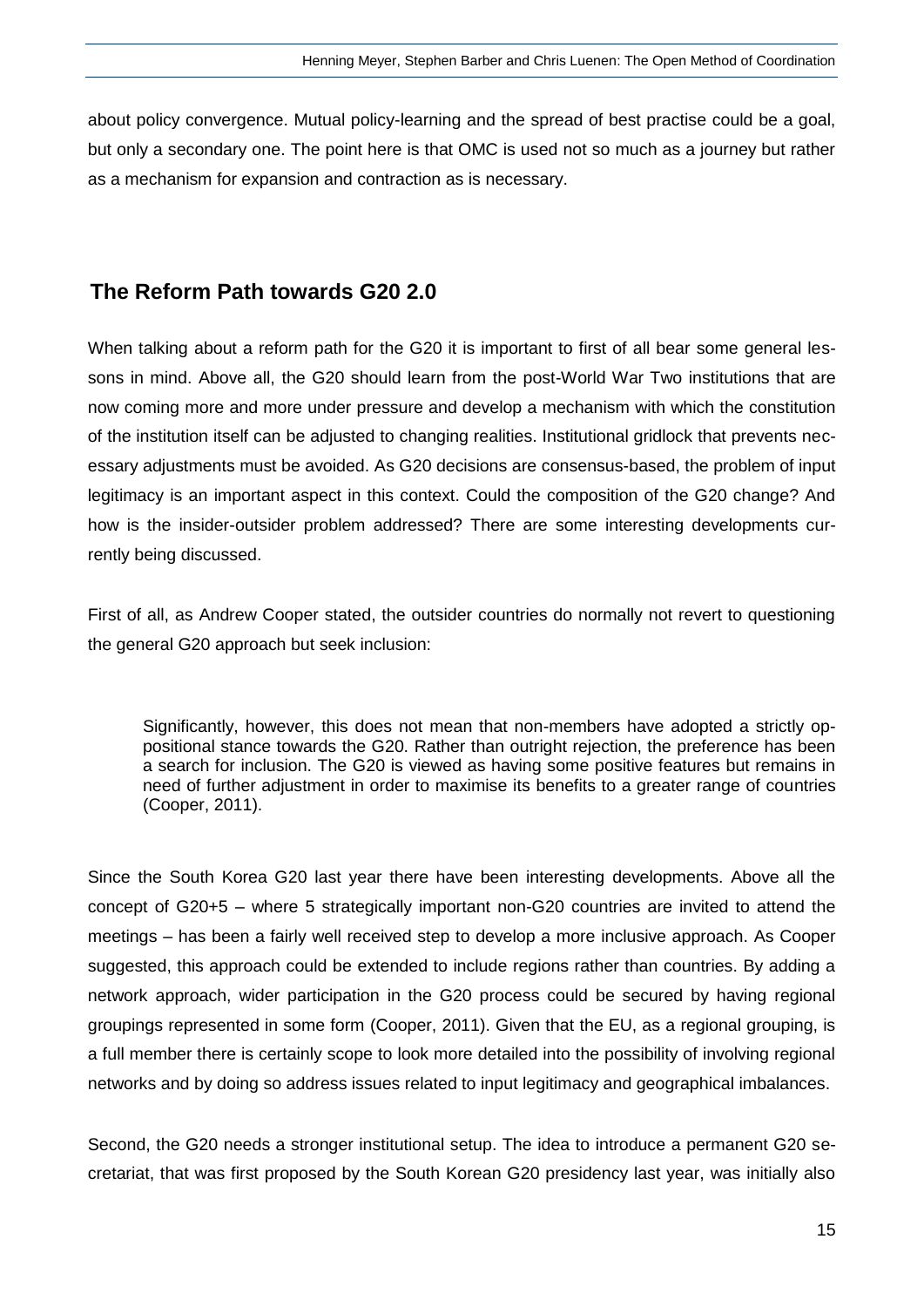championed by this year's G20 host France [\(Euractiv.com, 2010\)](#page-19-3). The idea was also supported by important emerging economies such as China and Brazil whilst some more G7 focused countries such as Italy and Japan were opposed [\(The Chosunilbo, 2010\)](#page-20-8). In the priorities of the French G20 presidency as published on the official website, however, there is no mention of the further institutionalization of the G20 by introducing a permanent structure that would work alongside the rotating presidency [\(G20-G8 France 2011, 2011\)](#page-19-15).

To enhance G20 capabilities, however – especially if there are meant to be more outreach mechanisms as described above – a permanent secretariat is indispensible. The current troika structure of rotating presidencies of countries from different world regions – which seems to be influenced by the rotating presidency of the Council of the European Union – is simply not capable of accomplishing all tasks the G20 needs to take on if it wants to become a regular institution of global governance. The current presidency holder France and the 2012 presidency holder Mexico need to put the creation of a permanent institutional structure back on the agenda if they are serious about establishing the G20 as a leading governance institution.

Having addressed these institutional issues the major problem of G20 effectiveness still needs to be resolved. It is the key argument of this paper that G20 effectiveness could be greatly enhanced by adopting an adjusted form of the European Union's OMC. The OMC is of particular relevance to the G20 since gatherings in the immediate aftermath of the global economic crisis were characterised by a dysfunctionality borne of the economic and political dominance of the USA and China together with their diverging trade interests and policy dispositions. Bilateral discussions between the so called 'G2' have dominated the agenda to the exclusion of European and other nations who were invited to line up in support of one side or the other. It can also be observed that such dominance was less than edifying; the stand-off resulting in diplomatic stalemate. The G20 experience highlights not only the challenge of big player dominance but also the need to form some framework in order to mitigate such effect. The OMC as a procedure that binds all players into a common process has the potential to produce such a mitigating effect.

To operationalize an OMC for the G20 a permanent secretariat is also essential as supervising such a process would overburden national bureaucracies involved in the rotating presidencies and independence of evaluation needs to be guaranteed. As mentioned above, the key European benchmark for evaluating OMC success – whether it brings about policy convergence or not – is irrelevant in the G20 context although a 'best practise and lessons learned' programme could be a valuable if secondary goal. So liberated from the policy convergence point of view it is worthwhile to elaborate the principles of a G20 OMC or answer the question: how does one adapt the OMC to the G20?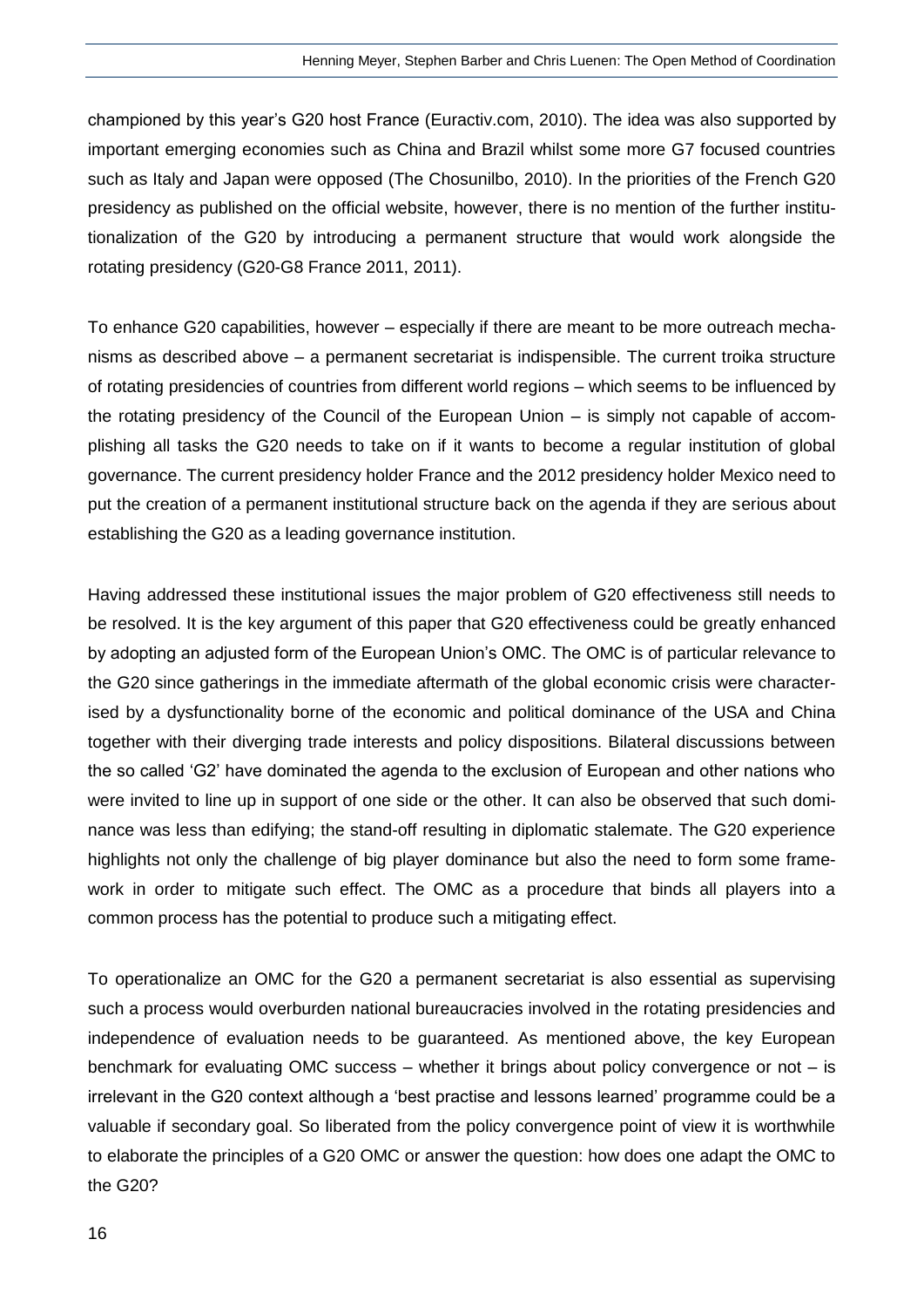The main objective is to design a political process following the four key principles of the OMC as described by Zeitlin. Again, the flexibility built into the OMC – that it is not a rigid process followed in the same manner across diverse policy areas – is a valuable characteristic for adapting it to different institutional settings.

So what needs to be done? First, the agreements of G20 communiqués have to be developed into more specific short-, mid- and long-term goals that are linked to specific timetables. This can be done in cooperation and agreement with national governments in the aftermath of G20 summits. Second, these goals need to be further broken down into quantitative and qualitative indicators that do not follow one-size-fits-all approaches but take the individual circumstances of members into account. Again, this would be a task a permanent G20 secretariat would accomplish in cooperation with national governments and bureaucracies. In a third step, specific regional and national policies would be developed to achieve these goals. On top of the G20 national government cooperation, this step could be assisted by the inclusion of existing institutions with an advisory function such as the IMF. There should not be a doubling up of advisory capabilities, which would maybe even give different advice, if there are no clear reasons for doing so. And fourth, there needs to be permanent evaluation and peer review to assess whether members are on track to fulfilling the commitments they signed up to in the communiqué. This process would involve the G20 secretariat producing regular reports on progress made and pointing to policy areas in which advancement has not been as expected. This process would follow a peer-review practice and, as an OMC for the G20 would also be a soft-law procedure, would rely on naming and shaming and peer pressure if progress in specific areas were sluggish.

In framing the procedures of the G20 arrangements, care needs to be taken to ensure the organisation remains consensus driven also in the interaction between the secretariat and individual governments. This could be problematic given the role and potential power of the secretariat, which would engage in the interpretation of communiqués and bilateral agreements with member governments as well as have the ultimate power to evaluate and recommend. The model should, therefore, tend towards those collaborative matters of primary and immediate interest to all.

Apart from the need to preserve the consensual character of the G20 to secure continued buy-in by member governments, an OMC for the G20 should also create a broader scope to increase the number of stakeholders in the process. As indicated above, an opening up of the OMC procedure could be linked to G20 outreach activities meant to address the input legitimacy problem (for instance G20+5). Also, the process should be opened up to civil society players and international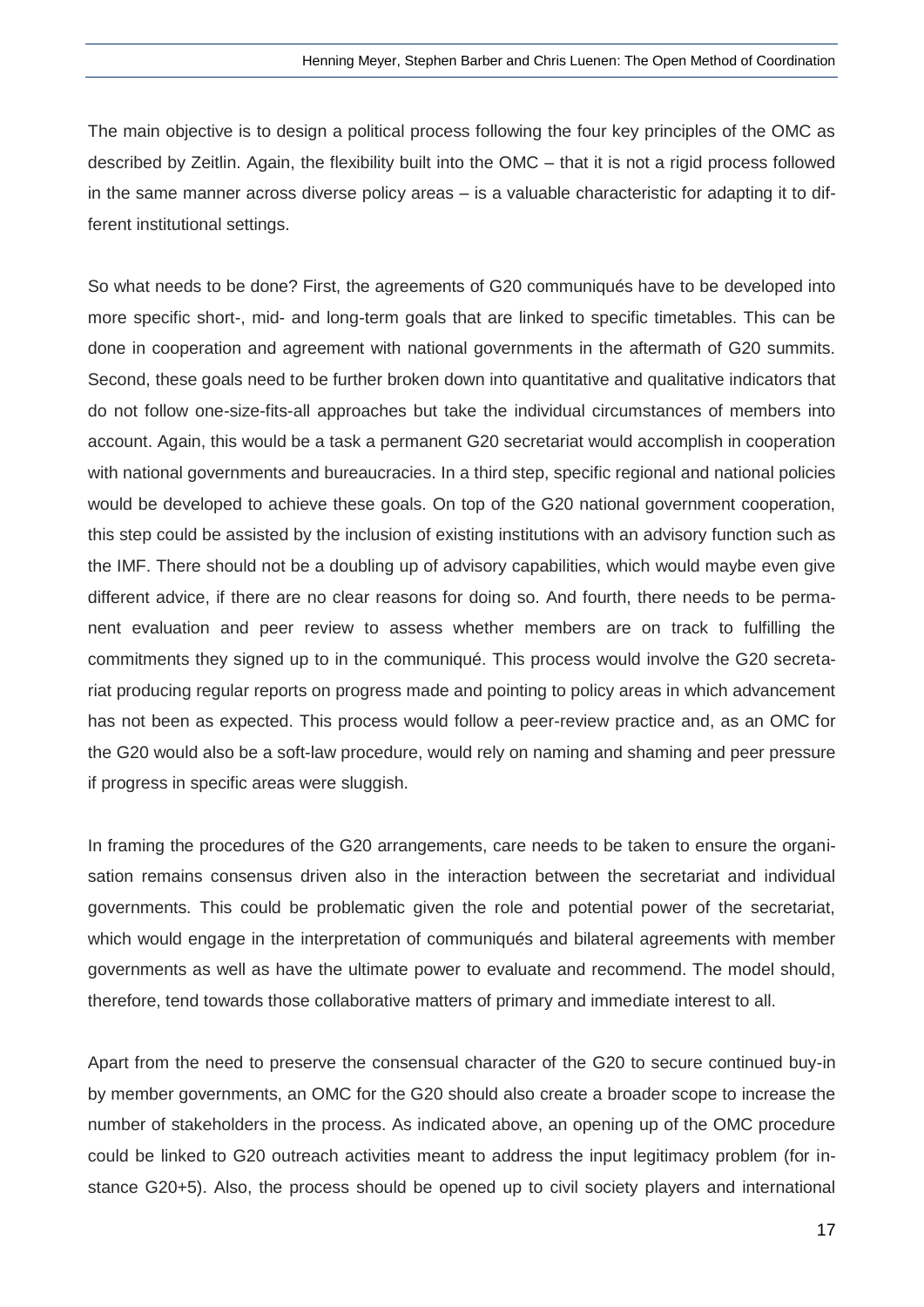organizations. These closer links into society and the wider architecture of international organizations would potentially increase the power of peer pressure as the number and variety of peers would increase. The G20 would also benefit from the diverse input into its policy process and further enhance its legitimacy as an international governance institution.

Such a broad and inclusive OMC for the G20 cannot be run in a static manner. It would therefore depend on the policy fields addressed – if the G20 was to broaden its remit – what civil society groups and international organizations were to be part of the OMC. In the case of growth and jobs it would for instance be helpful to include the international trade union movement and the International Labor Organization (ILO) in the process as well as employer's associations. If the G20 were to address environmental issues the participation of organizations such as Greenpeace and the United Nations Environmental Program (UNEP) would be very helpful. The flexible adaptability of the OMC to different policy settings is a very helpful feature in this context.

Of course, comprehensive reform such as the introduction of an OMC would not be easy; but it would certainly help the effectiveness of the G20 process. First of all, member countries would be forced to reflect on what the sometimes loftily worded communiqué goals mean for their own countries and how progress towards these goals can be made and evaluated. This in itself would create a new follow-up process in which member countries would need to demonstrate in much more detail than hitherto how they intend to achieve the political goals they signed up for. And second, an OMC for the G20 would bind all members into a common process that would take place permanently and not just in the preparation of summits. It would be an important institutionalization of a mechanism that so far lacks permanent structures and procedures.

#### **Conclusion**

The basic argument for global governance – the need to regulate and channel the many social, economic, environmental, technological and cultural processes that now transcend the limits of national and regional governance – is more relevant than ever. With existing global governance institutions suffering from their deficiencies and international talks on important issues such as global trade and climate change often stalled or unsuccessful, there is a real need for governance institutions that involve the key global players and are capable of effectively addressing pressing global policy issues.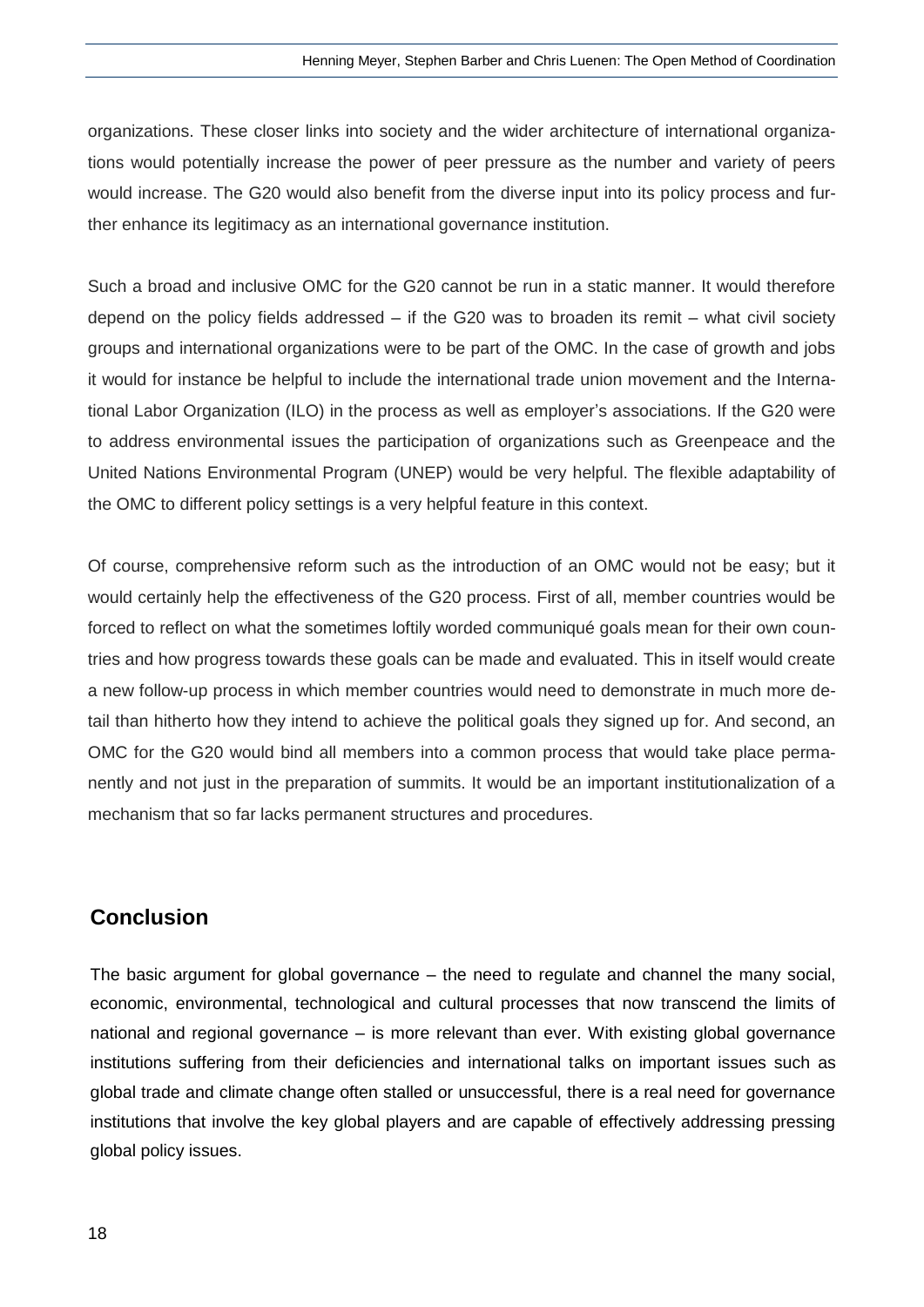In this context, the ascendancy of the G20 has been a breath of fresh air even though it remains incomplete as an institution and its success will be determined whether the four key challenges it faces can be successfully addressed. The move from an emergency institution to a permanent component of global governance will crucially depend on how the effectiveness of the G20 can be further improved. We have made the case for why we think that an adopted version of the European Union's OMC would be an important structural reform to fundamentally improve G20 effectiveness. The scope of this study did not permit to develop our proposal in great detail. Our main aim, moreover, was to sketch out the basic principles of an OMC for the G20 and, crucially, set them in the context of the broader discussion of G20 evolution and reform. The full potential of the proposed introduction of an OMC for the G20 only becomes apparent when viewed against the backdrop of the G20's broader problems and challenges.

This paper should be seen as a contribution to the on-going academic and public debates surrounding the G20 process and we would like to thank the Bertelsmann Foundation for giving us the opportunity to work on our ideas and giving us the platform to publish our proposals.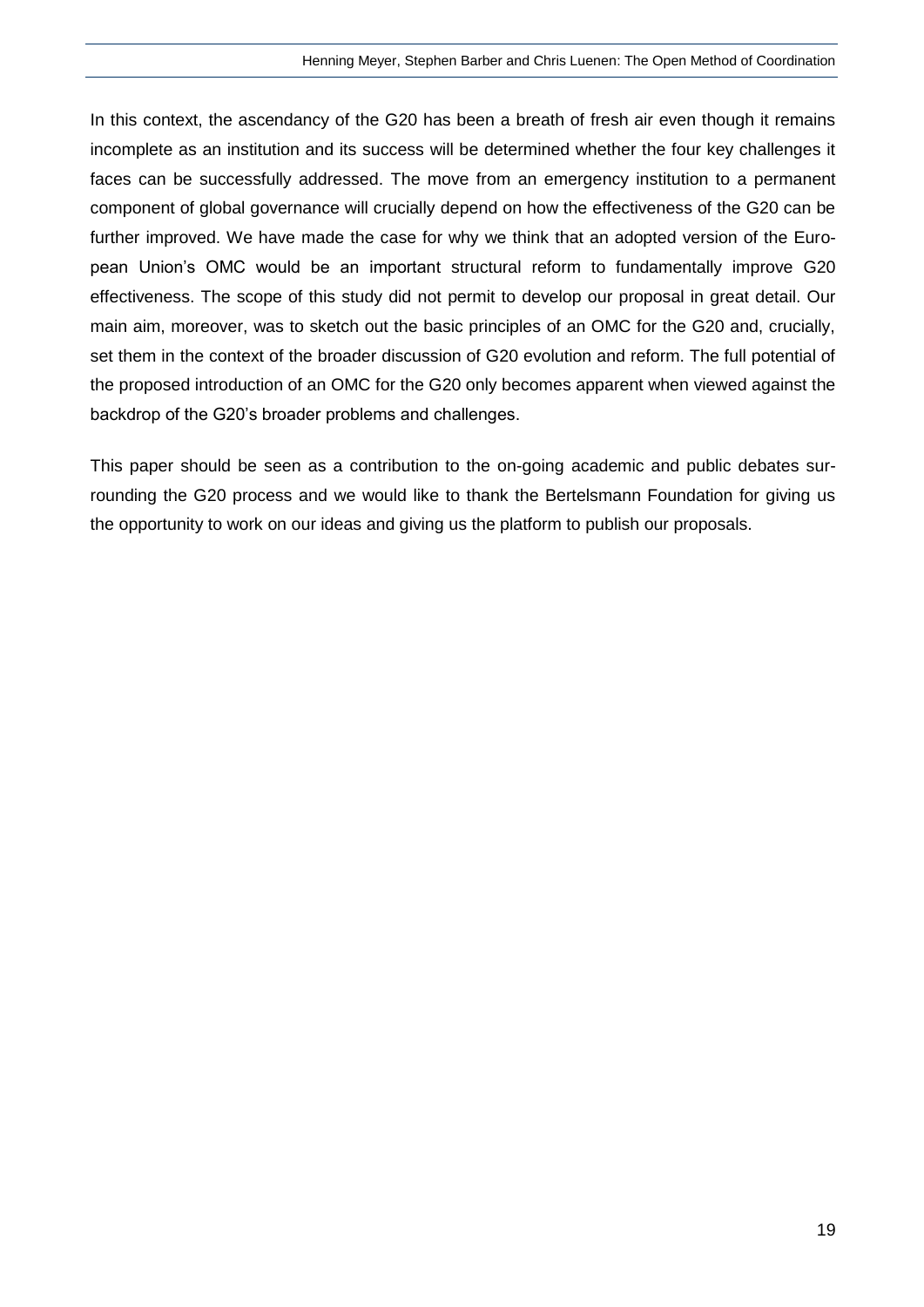#### **References**

<span id="page-19-14"></span><span id="page-19-12"></span>*BUIRA, A. 1983. IMF financial programs and conditionality. Journal of Development Economics, 12, 111- 136.COOPER, A. F. 2011. The G20 and Its Regional Critics: The Search for Inclusion. Global Policy, 2, 203 - 209.*

<span id="page-19-2"></span>*COOPER, A. F. & HELLEINER, E. 2010. The G-20: A "Global Economic Government" in the Making? In: POHLMANN, C., REICHERT, S. & SCHILLINGER, H. R. (eds.) The G-20: A "Global Economic Government" in the Making? Berlin: FES International Policy Analysis Unit.*

- <span id="page-19-6"></span>*COOPER, A. F. & HELLEINER, E. 2011. Advances in Global Economic Governance amid the Obstacles at the Seoul G20 Summit [Online]. London: Social Europe Journal. Available:* [http://www.social](http://www.social-europe.eu/2011/01/advances-in-global-economic-governance-amid-the-obstacles-at-the-seoul-g20-summit/)[europe.eu/2011/01/advances-in-global-economic-governance-amid-the-obstacles-at-the](http://www.social-europe.eu/2011/01/advances-in-global-economic-governance-amid-the-obstacles-at-the-seoul-g20-summit/)[seoul-g20-summit/](http://www.social-europe.eu/2011/01/advances-in-global-economic-governance-amid-the-obstacles-at-the-seoul-g20-summit/) *[Accessed 16th May 2011].*
- <span id="page-19-3"></span>*EURACTIV.COM. 2010. Sarkozy readies for France's G20 presidency [Online]. Brussels: Euractiv.com. Available:* [http://www.euractiv.com/en/euro/sarkozy-readies-frances-g20-presidency-news-](http://www.euractiv.com/en/euro/sarkozy-readies-frances-g20-presidency-news-497164)[497164](http://www.euractiv.com/en/euro/sarkozy-readies-frances-g20-presidency-news-497164) *[Accessed 28th May 2011].*
- <span id="page-19-15"></span>*G20-G8 FRANCE 2011. 2011. The Priorities of the French Presidency [Online]. Paris: G20-G8. Available:*  [http://www.g20-g8.com/g8-g20/g20/english/priorities-for-france/the-priorities-of-the-french](http://www.g20-g8.com/g8-g20/g20/english/priorities-for-france/the-priorities-of-the-french-presidency/the-priorities-of-the-french-presidency.75.html)[presidency/the-priorities-of-the-french-presidency.75.html](http://www.g20-g8.com/g8-g20/g20/english/priorities-for-france/the-priorities-of-the-french-presidency/the-priorities-of-the-french-presidency.75.html) *[Accessed 7th July 2011].*
- <span id="page-19-4"></span>*G-20. 2011a. About G-20 [Online]. G-20. Available:* [http://www.g20.org/about\\_what\\_is\\_g20.aspx](http://www.g20.org/about_what_is_g20.aspx) *[Accessed 25th May 2011].*
- <span id="page-19-5"></span>*G-20 2011b. Communique - Meeting of Finance Ministers and Central Bank Governors. Paris: G-20.*
- <span id="page-19-7"></span>*GODFREY, C. 2010. The G8 gave failed to Make Poverty History - Now is their Second Chance [Online]. London: Oxfam. Available:* [http://blogs.oxfam.org/en/blog/10-06-23-g8-failed-make-poverty](http://blogs.oxfam.org/en/blog/10-06-23-g8-failed-make-poverty-history-now-second-chance)[history-now-second-chance](http://blogs.oxfam.org/en/blog/10-06-23-g8-failed-make-poverty-history-now-second-chance) *[Accessed 25th May 2011].*
- <span id="page-19-0"></span>*HARDING, R., ANDERLININ, J. & GULER, F. 2011. Brics say European IMF claim 'obsolete'. Financial Times, 24th May.*
- <span id="page-19-10"></span>*HODSON, D. 2004. Macroeconomic co-ordination in the euro area. Journal of European Public Policy, 11, 231-248.*
- <span id="page-19-11"></span>*KERBER, W. & ECKARDT, M. 2007. Policy learning in Europe: the open method of co-ordination and laboratory federalism. Journal of European Public Policy, 14, 227-247.*
- <span id="page-19-8"></span>*LANE, J.-E. 2006. Globalization and Politics: Promises and Dangers, London, Ashgate.*
- <span id="page-19-9"></span>*MENKHOFF, L. & MEYER, R. 2010. The G20 Proposal on IMF Governance: Is there Progress? In: HANNOVER, U. O. (ed.). Hannover: Department of Economics.*
- <span id="page-19-13"></span>*OECD. 2011. About the Organisation for Economic Co-operation and Development (OECD) [Online]. Paris: OECD. Available:* [http://www.oecd.org/pages/0,3417,en\\_36734052\\_36734103\\_1\\_1\\_1\\_1\\_](http://www.oecd.org/pages/0,3417,en_36734052_36734103_1_1_1_1_1,00.html) [1,00.html](http://www.oecd.org/pages/0,3417,en_36734052_36734103_1_1_1_1_1,00.html) *[Accessed 26th May 2011].*
- <span id="page-19-1"></span>*QUAH, D. 2011. The Global Economy's Shifting Centre of Gravity. Global Policy, 2, 3-9.*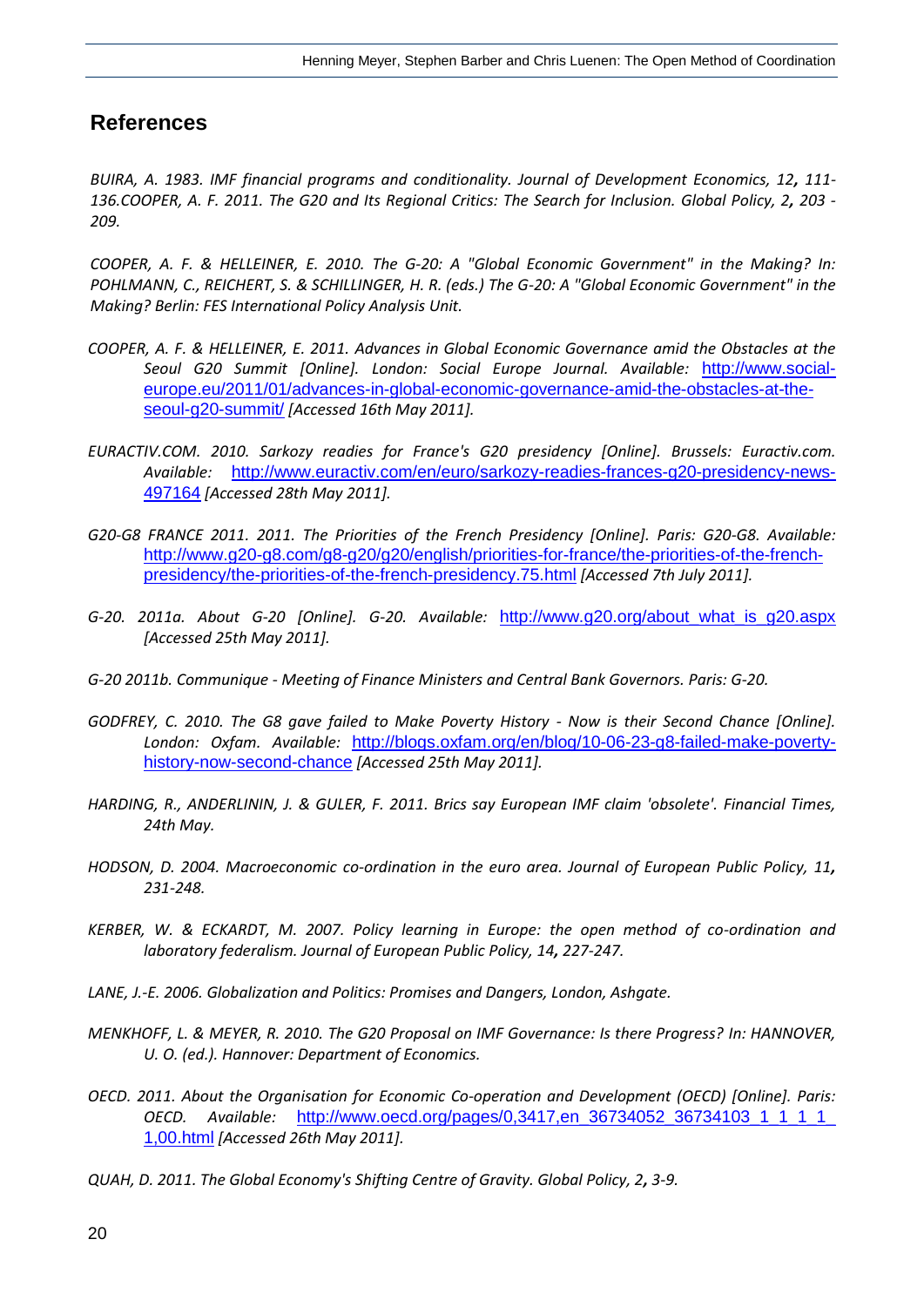- <span id="page-20-6"></span>*SCHAEFER, A. 2006. A new form of governance? Comparing the open method of coordiantion to multilateral surveillance by the IMF and the OECD. Journal of European Public Policy, 13, 70-88.*
- <span id="page-20-7"></span>*STIGLITZ, J. 2002. Globalization and its Discontents, New York, Penguin.*
- <span id="page-20-8"></span>*THE CHOSUNILBO. 2010. Who would host a G20 Secretariat? [Online]. Seoul. Available:*  [http://english.chosun.com/site/data/html\\_dir/2010/11/15/2010111500563.html](http://english.chosun.com/site/data/html_dir/2010/11/15/2010111500563.html) *[Accessed 7th July 2011].*
- <span id="page-20-4"></span>*TSEBELIS, G. 2002. Veto Players - How politcal Insitutions Work, Princeton, Princeton University Press.*
- <span id="page-20-3"></span>*VESTERGAARD, J. 2011. The G20 and Beyond. Copenhagen: Danish Institute for International Studies.*
- <span id="page-20-2"></span>*WADE, R. & VESTERGAARD, J. 2011a. G20 + 5 reinforces the problem of arbitrary mechanisms. Financial Times, 18th April.*
- <span id="page-20-1"></span>*WADE, R. & VESTERGAARD, J. 2011b. Judging G20 by output ignores input problems. Financial Times, 5th April.*
- <span id="page-20-0"></span>*WORLD BANK. 2011. Gross Domestic Product 2009 [Online]. Washington: World Bank. Available:*  <http://siteresources.worldbank.org/DATASTATISTICS/Resources/GDP.pdf>*.*
- <span id="page-20-5"></span>*ZEITLIN, J. 2009. Is the Open Method of Coordination an Alternative to the Community Method? In: DEHOUSSE, R. (ed.) The Community Method: Obstinate or Obsolete? Basingstoke: Palgrave MacMillan.*

*-----------------------------------------------------------------------------------------------------------------------------------*

**Dr Henning Meyer** is Senior Visiting Fellow at the Government Department of the London School of Economics and Political Science. Previously he was Head of the European Programme at the Global Policy Institute London and a Visiting Fellow at the Industrial and Labor Relations School at Cornell University. Visit his homepage at [www.henningmeyer.com](http://www.henningmeyer.com/)

**Dr Stephen Barber** is Senior Lecturer in the Management Department of London South Bank University.

**Chris Luenen** is Head of the Geopolitics Programme at the Global Policy Institute London.